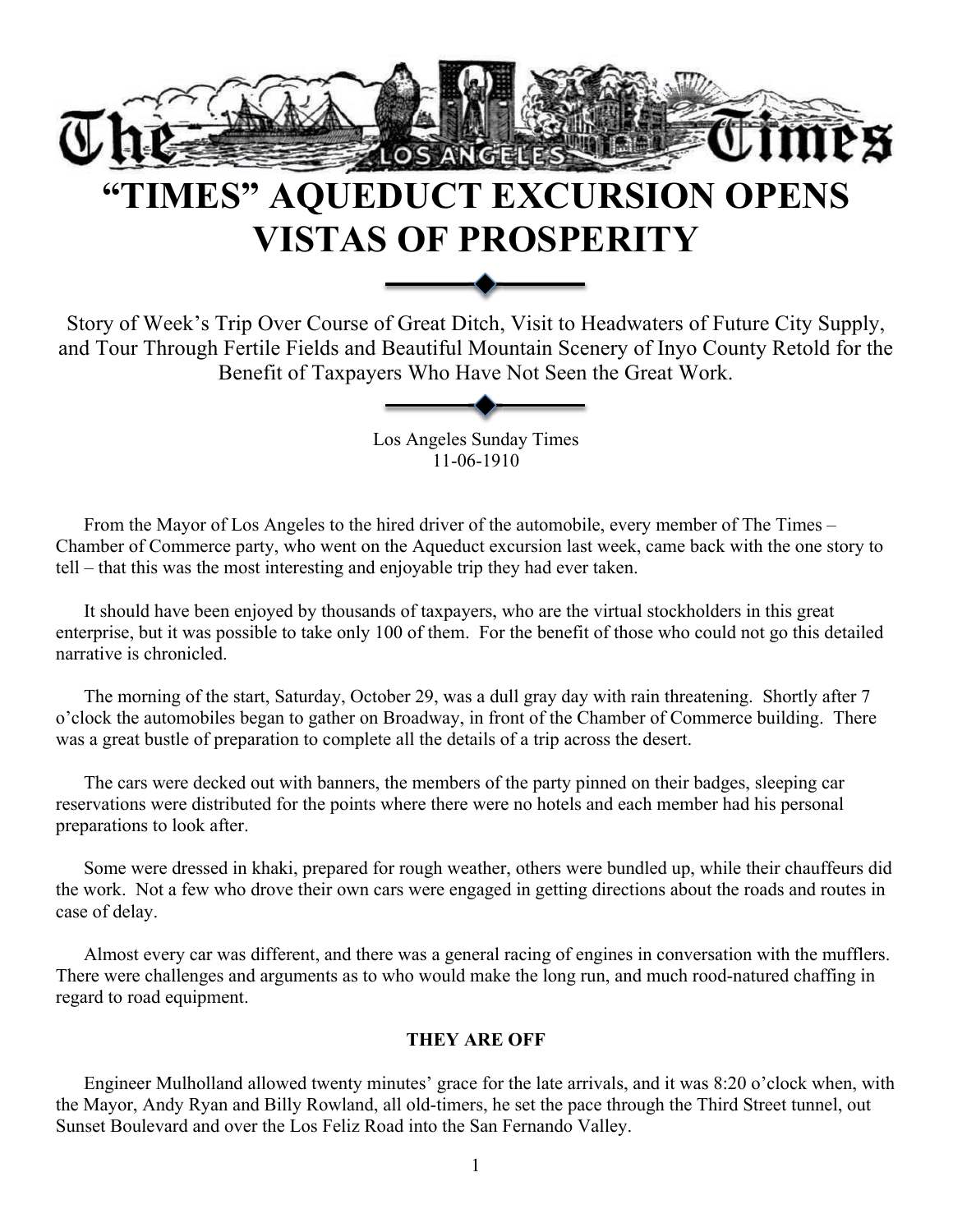At the outset everyone was anxious to maintain a place at the head of the line, and there was some jockeying for position. It was a fast run from the start, and in less than an hour the leaders pulled up at San Fernando to reassemble the crowd. The grapefruit and oranges that were distributed during the halt here became great luxuries when the desert was reached.

At 9:30 the machines whirled away again for the Newhall Pass, passing the Sylmar olive works so rapidly that several cases of bottled olives and the frantic signals of the would-be donors were overlooked. Just as the Newhall grade began to look serious, the mouth of the two-mile aqueduct tunnel opened up through the mountains. It lies to the right of the road, while to the left is the good roads tunnel not et completed. The signal was given to light lamps, and at this juncture an automobile came dashing up with the olives that had been passed and which added to the rare delicacies enjoyed on the desert.

At this point The Times pilot car, a little 20-horse-power Ford driven by Eylard Filmore was given the precedence and made the first trip through the cemented channel which is soon to carry and underground river of water.

Of all the unique things that have been done by automobile, this was perhaps the strangest – to be using as a roadway the water main of a city. It was not only a great feature of the trip but it avoided the hardest piece of road encountered in the entire 650 miles that were covered,

The passage of twenty-five machines through a section of the aqueduct at one time suggests something of its magnificence and stability as a piece of engineering. The experience will be talked of when an immense volume of water pours quietly along where the engines chugged with roaring vibrations.

#### **HARD UP-GRADE PULL**

Once out of the tunnel the machines dashed away again as if they were taking part in one of the road races around "Old Baldy." At Saugus Joe Desmond had provided gasoline, as it was the last station before the hard pull up San Francisquito Canyon. The pilot car stopped, and the gasoline cans were out beside the road when the others pulled up. Those confident of their supply of gasoline followed Mr. Mulholland and were lost to view.

It is a long, hard pull up the grade from Saugus to Elizabeth Lake. Scores of times the road crosses and recrosses the small stream, and toward the summit becomes a winding trail against the side of the mountain. On the mountain side the first spring was broken. Mr. Mulholland and his party turned off the road to go through another four mile tunnel in Dry Canyon and see one of the principal power sites. The tunnel here was very wet and the water came up into the bodies of some of the lower cars. Those who had been following passed on by the fork in the roads and made their way directly to the South Portal of Elizabeth tunnel where they arrived just as the men were laying down their tools for the noon signal.

South Portal is a splendidly equipped camp with motors, pumps and air compressors that would do credit to a city plant, although they have all been dragged laboriously up the mountain roads from Saugus. Thee was a great deal of curiosity about the first meal in an aqueduct camp, as the bill of fare has been a subject of public controversy. The men of the camp ate first, and after them the visitors were served. From that time on the party seemed quite as eager to reach an aqueduct camp at meal time as if it were a hotel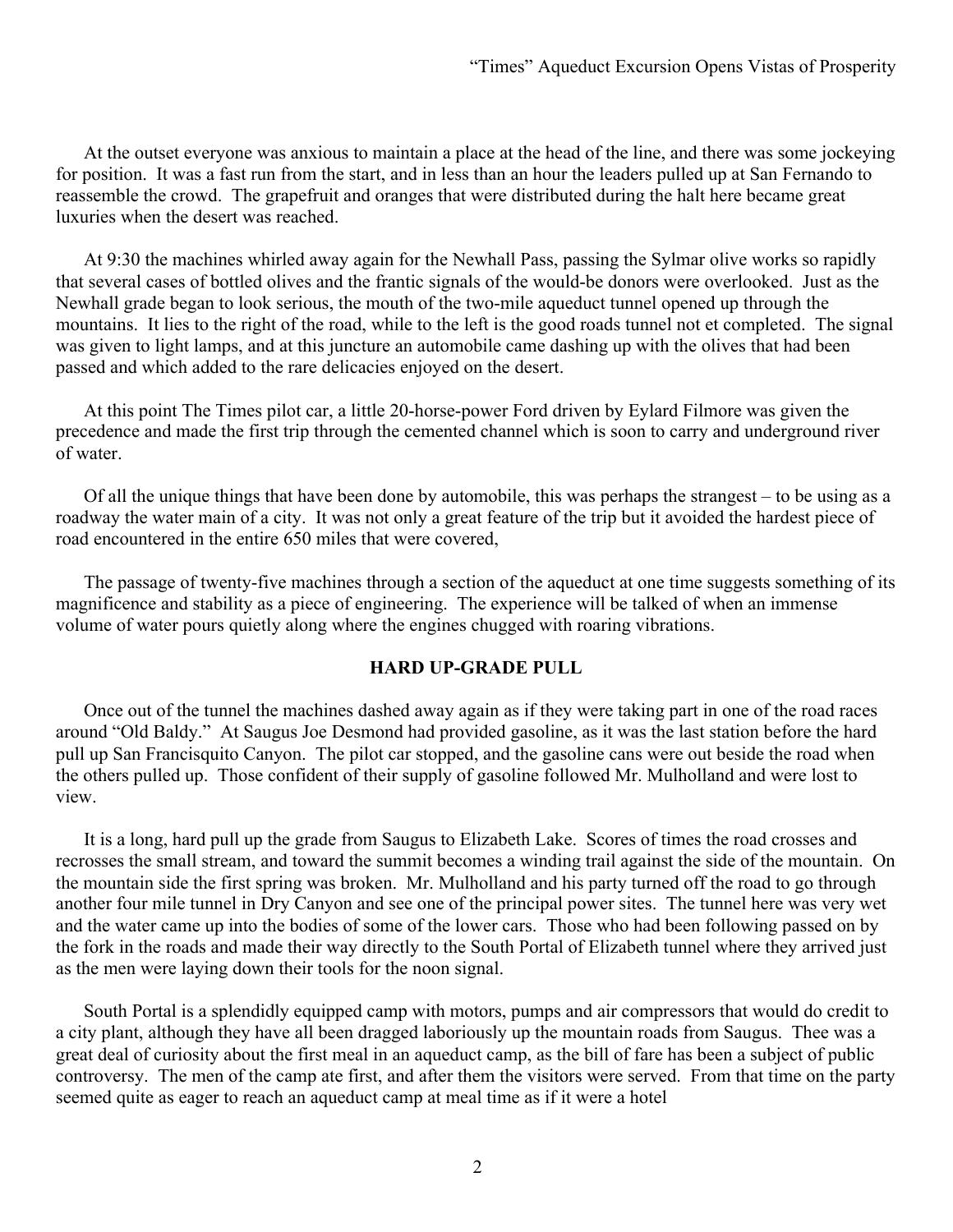## **INSPECTING A PLANT**

At Elizabeth tunnel the party had an opportunity to gain some idea of the tremendous amount of incidental work involved in building the aqueduct. A big plant must be operated here to supply electric light, compressed air and water for work in the five-mile tunnel. A trolley line operates from the mouth of the tunnel to dispose of the waste. Roads have been built from below and over the summit to the North Portal.

In all, Engineer Mulholland spent between \$3,000,000 and \$4,000,000 in getting his tools sharpened and his workshop built before he began to build. It is now evident that he had the right idea. The work has progressed more rapidly than was expected because of the preparation that had been made.

At on time, if Mr. Mulholland had been called to account, he would have had very little actual aqueduct to show for \$20,000,000 spent. Now he can show a dollar and a half's worth of Aqueduct for a dollar spent.

After lunch the visitors were treated to a trolley ride into the long tunnel. Special observation cars had been built resembling those of the miniature railway in the park. Elizabeth tunnel has offered all the resistance possible to the boring of a passage, and the big boulders that hang roughly down in the interior with jagged edges are still forbidding.

Of the 27,000 feet to be drilled through this mountain, all but 4000 feet is now open to passage. The drillers are working from both ends on this intervening wall of earth to see if they can meet by January 1, 1911.

The two miles of tunnel through which the party traveled had comparatively little timbering, the formation being so solid that there is no chance of displacement. At one point a pocket has been burrowed out for tool room and workshop, and at another the carpenters were busy on a staging above the trolley. At numerous points the train passed fans blowing in fresh air from the outside. At the end the visitors all eft their seats and splashed along through the mud to where the terrific rattle of the drills told of the effort with which this hole has been burrowed through solid rock.

The world's record in solid rock is held by this Elizabeth tunnel crew, and the record of 604 feet in a day is chalked up above the entrance

#### **AT FAIRMOUNT DAM**

Leaving North Portal after 2 o'clock the only bit of unpleasant weather on the entire trip was encountered. A cold drizzle blew across the top of the mountain, but lasted for only a few minutes. There was a long pull up and a dizzying glide to the bottom over such roads as only the Aqueduct has built. Elizabeth Lake slipped by, and the official section bent around to the Fairmount dam site, one of the three large reservoirs in which Owens river water will be impounded.

The machines were driven to the edge of the mesa which drops of abruptly several hundred feet. At present the cottages and tents of the construction camps are scattered over the bottom of the basin which will eventually be the bottom of a great blue lake. In the vicinity of Elizabeth Lake thee are scores of roads branching off in various directions and one or two machines switched off over each of them, missing the trail of the leaders.

Mr. Mulholland followed up the course of the Aqueduct to the San Hills were the ditch, after its long course across the Mojave desert, plunges through several miles of tunnel again. At this point the lining of the tunnel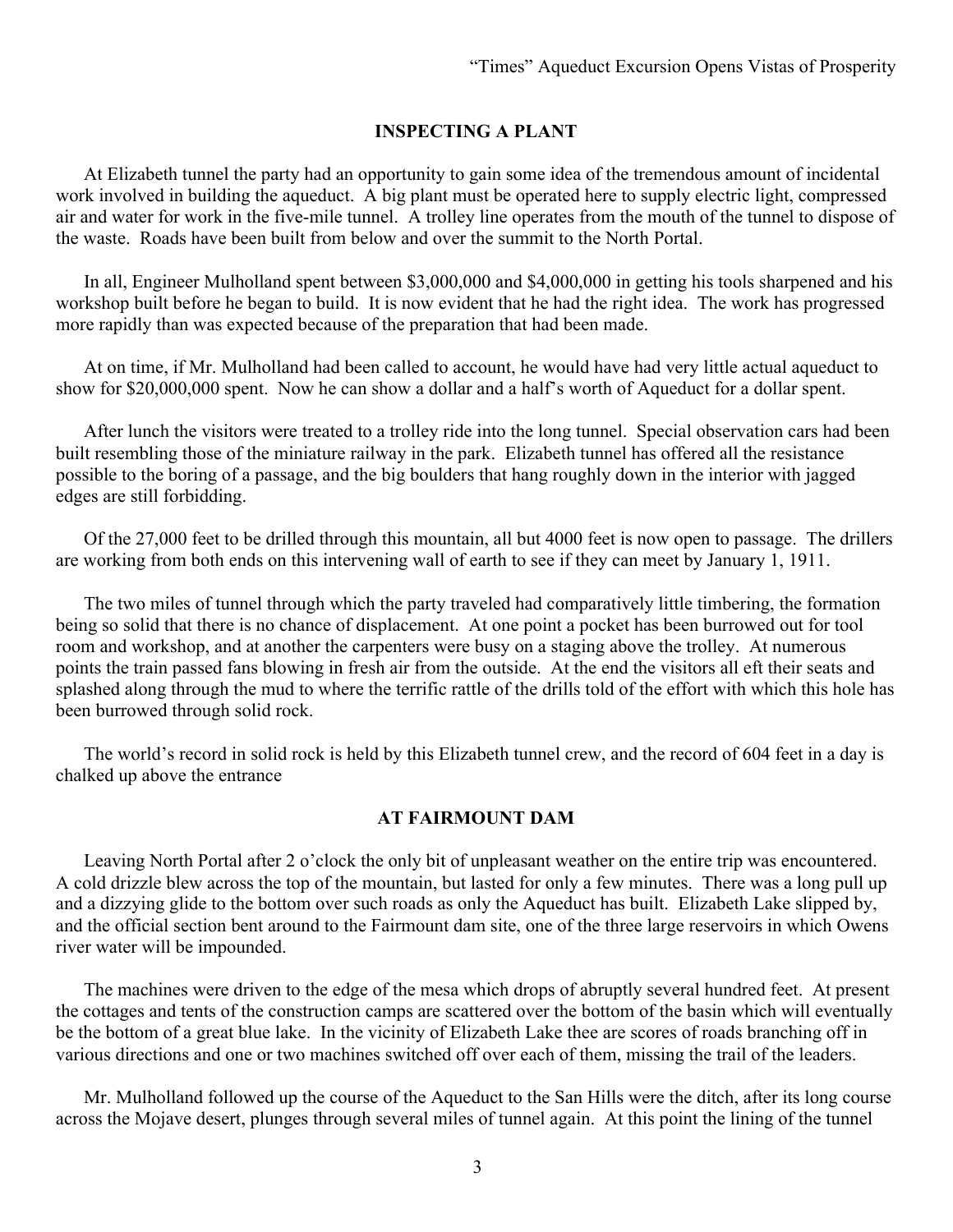was in progress, and the party pushed its way past the old gray mule and his cement cart to inspect the process that is used I plastering some forty miles of tunnel.

From the last stop of the first day out it was a go-as-you-please run into Mojave. The road follows the big ditch in which steam shovels are at work on the last few miles of the desert section. The huge caterpillar engines which haul big loads across the sad were encountered for the first time.

They crawl slowly along the road with many loaded wagons in tow, laying and picking up their own track as they go, and are one of the curiosities of the unique enterprise.

At Mojave another official escort met the party. Fred Eaton had come down from the far end of the route, and Joe Desmond was there to se that no one famished in crossing desert. With Assistant Engineer Lippincott, G.G. Johnson of the Chamber of Commerce, and representatives of The Times to attend to the details of entertainment, there was nothing left undone to provide for the comfort of the party.

The night on the sleeping cars was not all that it might have been. A sleeping car on a side track in a busy railroad yard is not the choice of resting places, and there were a number of cases of indisposition or possibly indigestion induced probably by the severity of the long ride. Dr. G.W Tape, Dr. W.G. Osborne and Dr. Walter Lindley were generous in giving their services, although they had started out in anticipation of a vacation.

### **THE FINISHED WORK**

At 7:30 the next morning every member was out and ready for the run in the most cheerful state of mind. A few miles brought them back to the Aqueduct again. Mr. Mulholland stopped and lifted up a section of the cover showing the finished work. He surprised even those most familiar with Aqueduct progress by announcing that the Aqueduct from that point to another that would be reached at 3 o'clock in the afternoon was all completed but twenty-three miles.

This statement grew more impressive as the automobiles reeled off scores of miles during the day and found no end of the buried serpentine trail.

And excellent scheme was carried out after the first day of having the engineer's car plant flags at all forks of the road where the machines were to turn off, so that no matter how they might become separated, they would be able to follow the way.

A hard climb of 2000 feet was mad to the camp in Pine Tree canyon, where the tunnel emerges from the Jawbone section. Coasting out of this to Cinco, Mr. Mulholland headed his car up the side of a mountain, and all but a few took the challenge and followed.

A five-mile road was hewn out of a mountain side here in four months by the Aqueduct forces. It is a perfect piece of roadbed and so steep that you could drop a pebble from one car into two or three others winding around the turns below at the same time. This climb started the blow-outs and minor troubles of some of the machines.

#### **DIFFICULT ENGINEERING**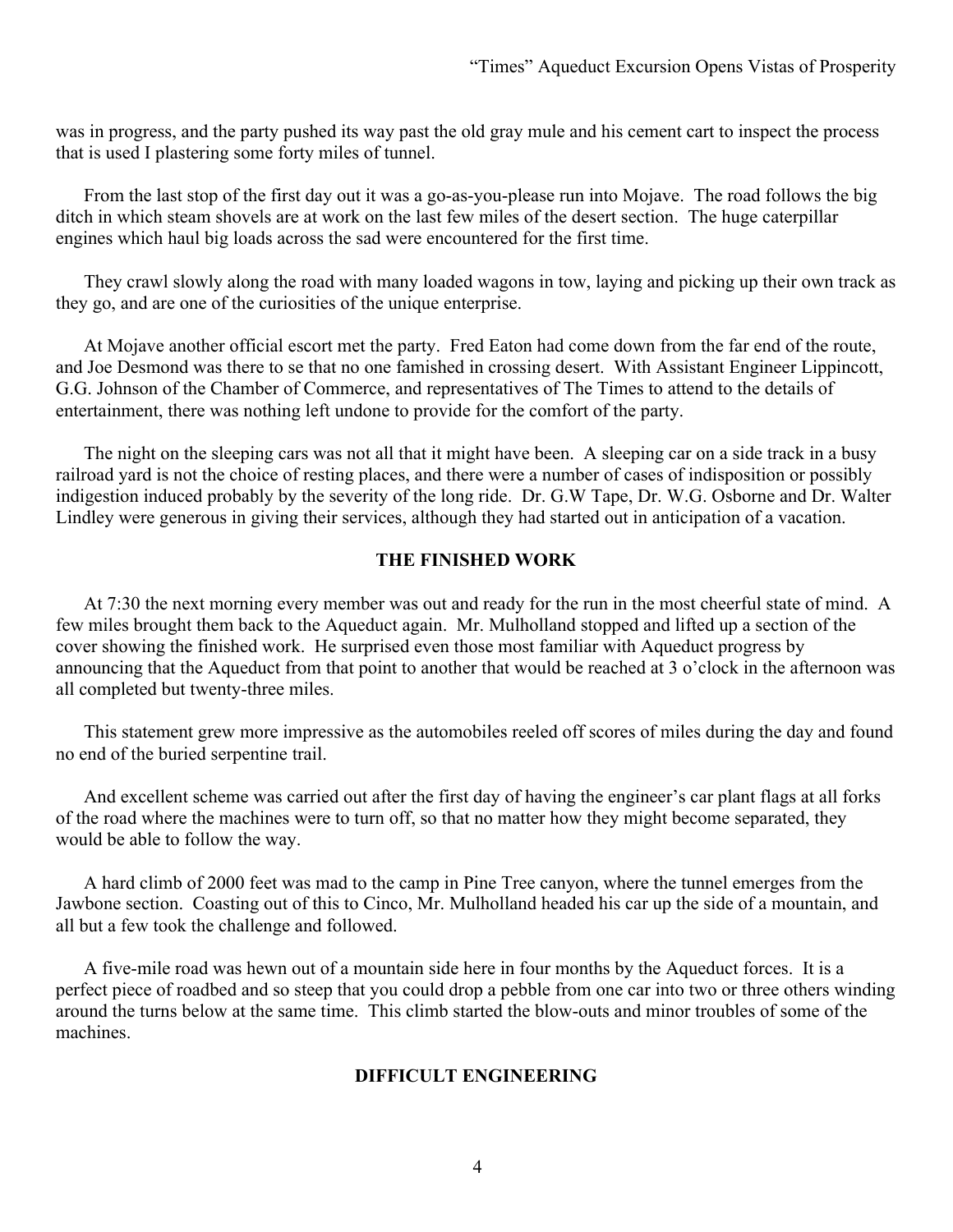From the summit of the range Mr. Mulholland pointed out the difficulties of the engineering features in the apparently impassable Jawbone division. There was no way to go over and so he has bored through. If this mountain road that belongs to Los Angeles could be moved to some of the mountain sides nearer home it would be one of the assets of the city as a scenic highway.

The desert roads were all comparatively good, and the distance between Cinco and the next stop slipped by almost imperceptibly. Three or four machines followed Joe Desmond and his locoed Locomobile through Red Rock Canyon which brought Tom Nichols Marmon to grief. A broken steering knuckle put him out for the rest of the trip, and kept him at Dove Springs for a week.

The main party went up to what Mr. Mulholland has named "Point Despair." When he mapped out the Aqueduct route, he found everything running smoothly until he reached this sheer drop from the elevation maintained in Owens Valley to a depression known as Salt Wells Valley.

If he once dipped into this, he could not get back again to the proper level to cross the higher part of the Mojave. He turned back into the mountains and took up one of the heaviest burdens of the whole project, namely the successive tunnels and siphons of the Jawbone Canyon. The party clambered down the face of a cliff and went into the finished tunnel at what was once "Point Despair."

At Dove Springs a Sunday lunch was ready. C.J. Fox, Jr., and the other members of the Tom Nichols party were rescued from the stranded machines and distributed around in seats that were vacant.

George Dickinson, Walter E. Brown, and Warren Wilson sent their machine to the blacksmith shop for broken springs. Otherwise, the party proceeded on over the long stretch of desert in the afternoon, without further stops.

As the machines passed what is known as Vasquez rock, the old-timers told stories of this Robin Hood of California, who maintained a lookout on this inaccessible watch-tower and occasionally swooped down on the bullion trains freighting in over the same road that was traveled by the party from the Cerro Gordo mine of Inyo county. In the forward car was former Sheriff Billy Rowan, who put an end to the career of the outlaw in planning and effecting his capture.

## **NATURE-MADE CONCRETE**

At Narka (the translation is "Hot Potato" and rightly named) Mr. Mulholland stopped to examine a piece of concrete made from the lava that abounds in the vicinity. He found it to be almost as satisfactory as the gravel concrete and will make use of it in the construction work at this point.

The road at this point winds upward toward the lower end of Owens Valley, passing through the old stage station of Little Lake with its picturesque surroundings. Haiwee, the impounding point and settling basin for all of the water gathered in Owens River Valley, was the stopping place for the night.

All except those in the Dickinson car were in before dark and they crawled in at 11 o'clock. The sleeping cars that had been left at Mojave pulled in at 7 o'clock. The one possible serious discomfiture passed with their arrival. Had anything happened to them, thee was no sleeping place to be had for some eighty or ninety tired people.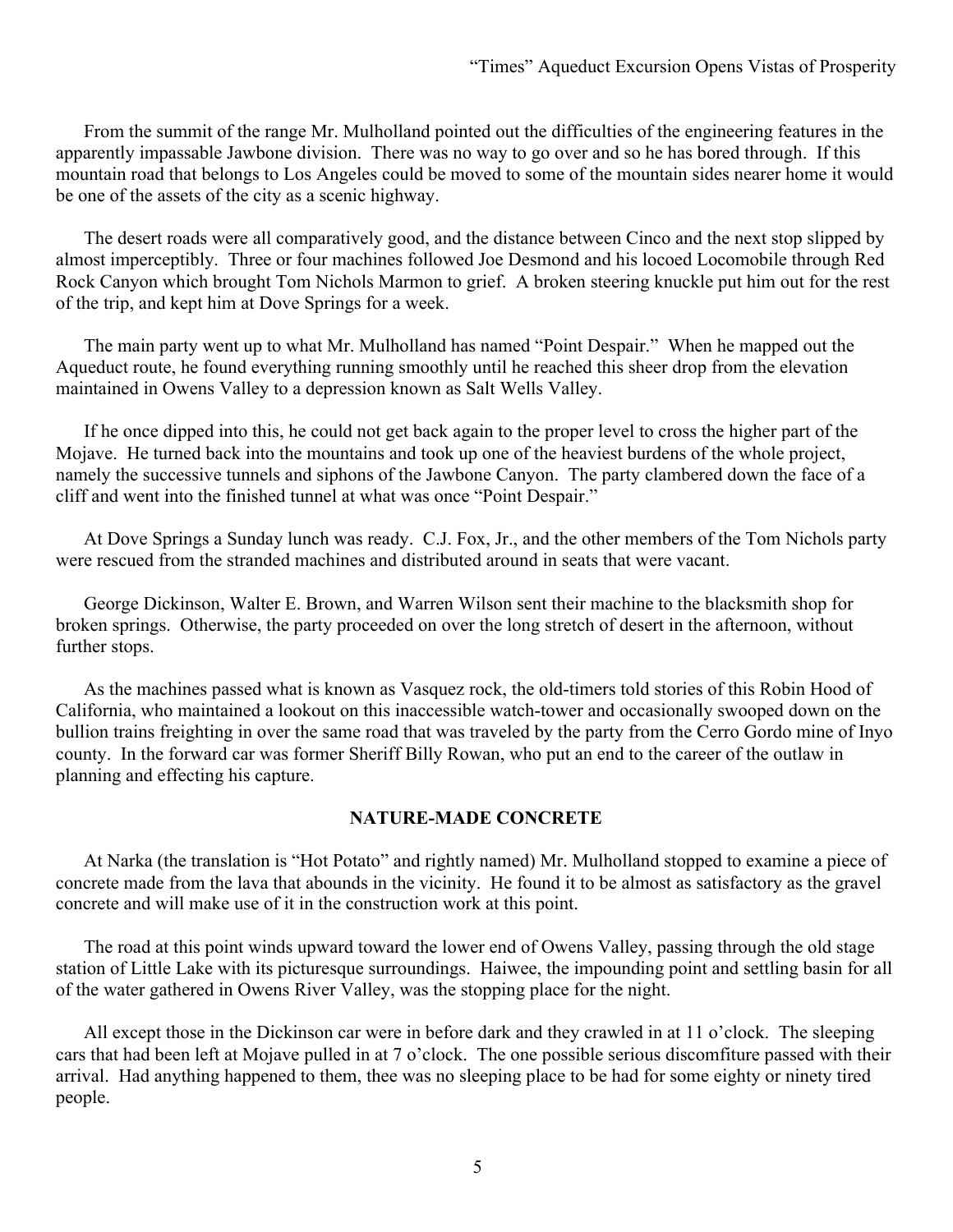Dinner was served at the edge of the great dam on a spot which will later be covered by twenty feet of water. Fred Eaton was called on for a speech, and he told briefly of the conception of the great project. As he put it, he had the Owens Valley River up his sleeve for several years and confided it only to Mr. Mulholland. He left that evening on the train and went on to kill a few of his 10,000 chickens to serve at a dinner to the Mayor. The Mayor, however, did not get there for the dinner.

That evening seated about the Aqueduct office on cracker-boxes and barrel heads the old-timers of the party recounted many of the interesting anecdotes of the unwritten history of Los Angeles. The story of how "Bill" Mulholland escaped being shot as a cattle thief, is worth pausing to relate.

A well-known character in Los Angeles was suspected of stealing horses and cattle which had been disappearing. Mulholland, crossing the river-bed late one afternoon, came upon the fellow and his associates skinning a black cow. He recognized the cow and the men.

Discretion even in his younger days was part of the Mulholland makeup. He said, "Hello, boys." And passed on as if nothing had happened. They sent one of their number to watch him. He went on home, and when it became dark, lit his lamp, went through the motions of undressing and turned out the light. This satisfied the watcher that there was no immediate danger. Mulholland a few minutes later slipped out of aback door, and walked into town to notify the sheriff.

The men moved that night. The next morning Mulholland saddled his running mare and went out to see the sheriff's posse hunt the cattle-thieves. They found them over toward Elysian Park headed for the San Fernando Valley. As soon as the pursuers came in sight, the cattle-thieves put spurs to their horses.

Mulholland's little mare thought it was a race and bolted after them. Her speed was good enough so that she began to overtake them, and her rider was helpless in his attempts to stop her. The firing began from the posse in the rear. Mulholland stretched himself out beneath her neck and held on the cattle thieves then turned and opened fire. For some time the raced this way with Mulholland dodging the cross-fire.

At last one of the deputies, who had reserved his fire, bore down on them and with his first shot dropped the cattle-thief from his horse. They picked him up dead. Ex-Sheriff Rowland is a capital story-teller. Ex-Mayor Hazzard was a close second. Mr. Mulholland himself can spin a yarn as well as he can bore a tunnel, which is straight to the point in either case. It was with some reluctance that the session was adjourned.

#### **SAMPLING THE WATER**

The next morning an early start was made for the Owens River Valley. The first stop was made at a steamshovel camp where a big machine is rooting its way through rocks and soil toward the source of the water supply. The second point was the power-house on Big Cottonwood where the wheels are humming that furnish power all along the line to the Tehachepi.

The capacity of this one plant alone is 25,000 kilowatts. Everybody sampled the first specimen of the future water supply and found it the coldest and purest of water direct from mountain springs.

From there the road winds up and down for thirty miles to Lone Pine, in sight of the blue waters of Owens Lake and of the snow-clad peak of Mt. Whitney. The roads, bad all summer, had been greatly improved by the rains, and this was a pleasant part of the journey. At Lone Pine lunch was ready in the quaint old Mt. Whitney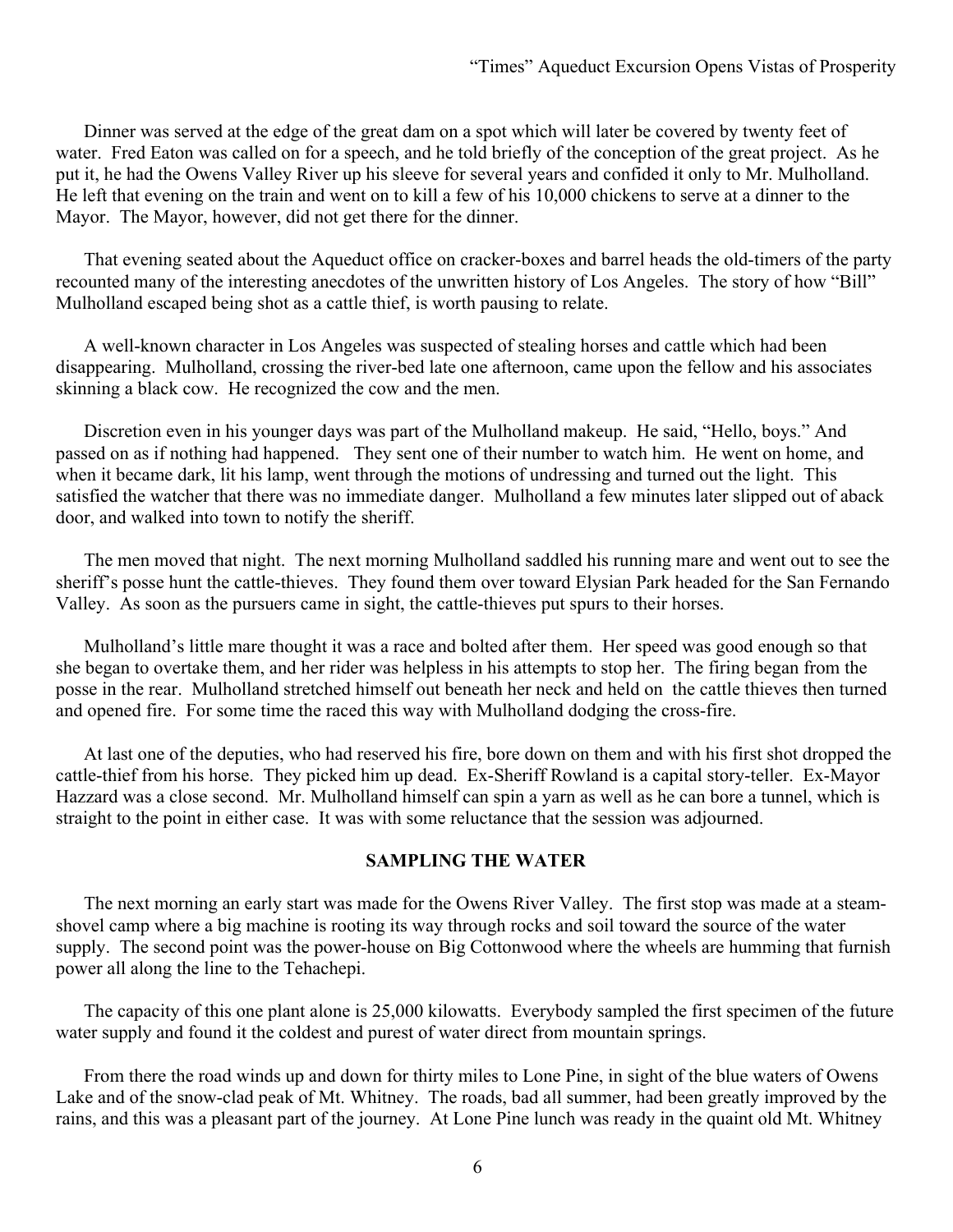Hotel, while the Mayor and several members of the party were given a chicken dinner at the Aqueduct headquarters.

In the afternoon there was a run to the city's artesian wells, nine of them already bored in a belt that is thirty miles long and all owned by the city, with a practically exhaustless supply of water

At the ranch-house, which is head-quarters for the Chaffey lands now being sold off in small farms, boxes of apples were waiting beside the road, and those who ran past set their brakes and threw in the reverse lever to get this first sample of productive orchards of the Valley.

Owens River, now at lowest ebb, was a surprise in the quantity of water that flows through it.

### **MAKING NIGHT MERRY**

The night at Independence was the gala incident of the trip. It taxed the capacity of the little town to care for ninety guests at one time, but they were all stowed away and Dr. Lindley and Dr. Cochran who wee sent to the County Jail, were the most comfortable of all.

After dinner, Mrs. H.S. Hurlburt, who contributed much to the vivacity and sociability of the entire excursion, organized the singers of the party, with R.W. Burnham and Reese Llwellyn as the leaders. They gave an hour's concert on the hotel piazza which brought out the population of the town. Then they started for the jail where they serenaded the sleeping physicians with such appropriate songs as, "Where is My Wandering Boy Tonight," and, "Locked in the Stable with the Sheep."

The serenade idea grew upon the party as they proceeded. They visited Mr. and Mrs. M.F. Whittier in their cottage, and Mrs. Whittier sand from her window while the serenaders joined in the refrains. They started in search of Engineer Mulholland. Stealing quietly into the garden of the house where he was supposed to be, they broke into the strains of, "Has Anybody Here Seen Billy, Billy of the Aqueduct?" the doors opened, and out walked a company of townspeople who were employing a Halloween card party.

Another cottage was visited, but no response was heard from Mr. Mulholland. It was discovered later that he had been following in the wake of the serenaders. The climax was a march through the main street with a line of twenty abreast sweeping everything before it and starting a "Hot Time in the Old Town Tonight."

#### **AN AGRICULTURAL SCENE**

When Mayor Alexander announced that he was going on to see Bishop, as many of the party as could possibly arrange it wired home to cancel dates and stayed with the party. At sunrise thee were goodbyes between those who started homeward and those who continued on.

The run to Bishop was one of the pleasantest parts of the trip. Brief stops were made at the intake and Black Rock Springs and at Eaton's ranch. The Times car spinning along noiselessly, ran plump into a herd of eight fat doe driven down from the mountains by the snow and cold.

The upper end of Owens Valley is filled with rich, prosperous ranches. Hay was stacked high along the roadsides, and threshers were still busy in the fields.